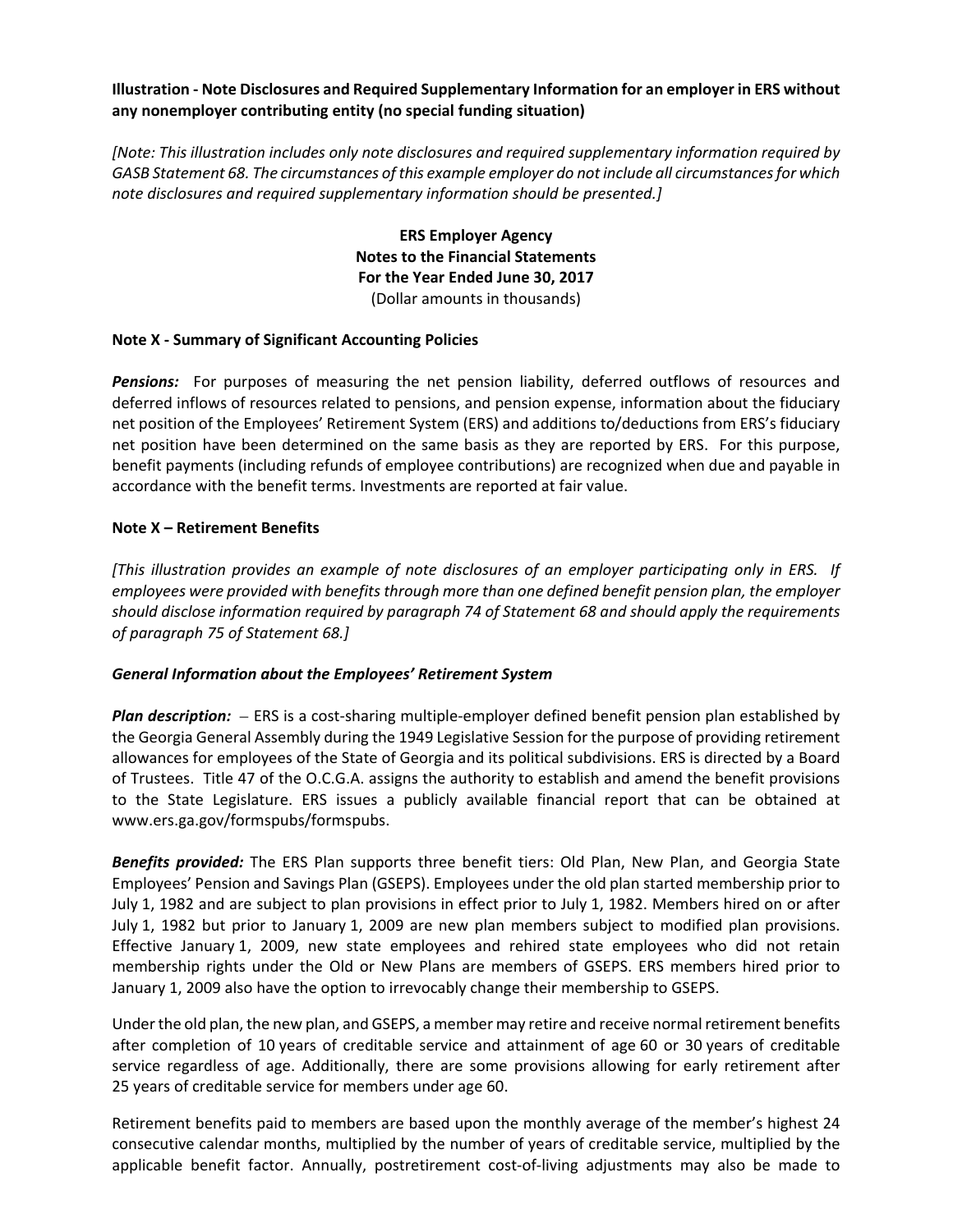members' benefits, provided the members were hired prior to July 1, 2009. The normal retirement pension is payable monthly for life; however, options are available for distribution of the member's monthly pension, at reduced rates, to a designated beneficiary upon the member's death. Death and disability benefits are also available through ERS.

*Contributions*: Member contributions under the old plan are 4% of annual compensation, up to \$4,200, plus 6% of annual compensation in excess of \$4,200. Under the old plan, the state pays member contributions in excess of 1.25% of annual compensation. Under the old plan, these state contributions are included in the members' accounts for refund purposes and are used in the computation of the members' earnable compensation for the purpose of computing retirement benefits. Member contributions under the new plan and GSEPS are 1.25% of annual compensation. The Agency's contractually required contribution rate, actuarially determined annually, for the year ended June 30, 2017 was 24.69% of annual covered payroll for old and new plan members and 21.69% for GSEPS members. The Agency's contributions to ERS totaled \$xx,xxx for the year ended June 30, 2017. Contributions are expected to finance the costs of benefits earned by employees during the year, with an additional amount to finance any unfunded accrued liability.

## *Pension Liabilities, Pension Expense, and Deferred Outflows of Resources and Deferred Inflows of Resources Related to Pensions*

At June 30, 2017, the Agency reported a liability for its proportionate share of the net pension liability. The net pension liability was measured as of June 30, 2016. The total pension liability used to calculate the net pension liability was based on an actuarial valuation as of June 30, 2015. An expected total pension liability as of June 30, 2016 was determined using standard roll-forward techniques. The Agency's proportion of the net pension liability was based on contributions to ERS during the fiscal year ended June 30, 2016. At June 30 2016, the Employer's proportion was X.XXXXXXXX%, which was an increase (decrease) of X.XX % from its proportion measured as of June 30, 2015.

For the year ended June 30, 2017, the Agency recognized pension expense of \$X,XXX. At June 30, 2017, the Agency reported deferred outflows of resources and deferred inflows of resources related to pensions from the following sources:

|                                                                                                                     | <b>Deferred</b><br>Outflows of<br><b>Resources</b> | <b>Deferred</b><br>Inflows of<br><b>Resources</b> |
|---------------------------------------------------------------------------------------------------------------------|----------------------------------------------------|---------------------------------------------------|
| Differences between expected and actual<br>experience                                                               | \$<br>$X, XXX \S$                                  | X,XXX                                             |
| Changes of assumptions                                                                                              | X, XXX                                             | X, XXX                                            |
| Net difference between projected and actual<br>earnings on pension plan investments                                 | X, XXX                                             | X, XXX                                            |
| Changes in proportion and differences between<br>Employer contributions and proportionate share<br>of contributions | X,XXX                                              | X,XXX                                             |
| Employer contributions subsequent to the<br>measurement date                                                        | X, XXX                                             |                                                   |
| Total                                                                                                               | \$<br>X,XXX                                        | X,XXX                                             |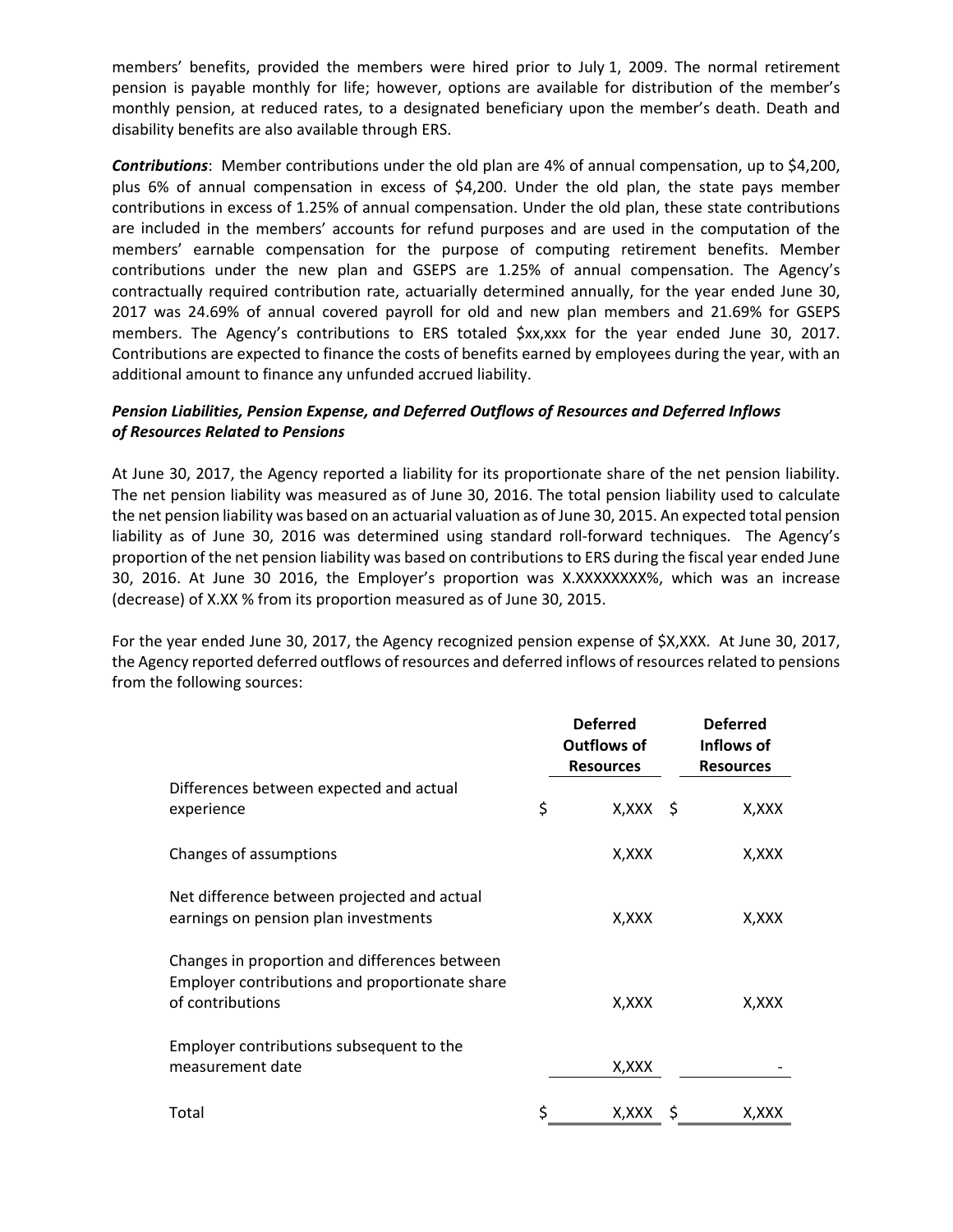Agency contributions subsequent to the measurement date of \$X,XXX are reported as deferred outflows of resources and will be recognized as a reduction of the net pension liability in the year ended June 30, 2018. Other amounts reported as deferred outflows of resources and deferred inflows of resources related to pensions will be recognized in pension expense as follows:

| Year ended June 30: |   |       |
|---------------------|---|-------|
| 2018                | S | X,XXX |
| 2019                |   | X,XXX |
| 2020                |   | X,XXX |
| 2021                |   | X,XXX |
| 2022                |   | X,XXX |
| Thereafter          |   | X,XXX |

*Actuarial assumptions:* The total pension liability as of June 30, 2016 was determined by an actuarial valuation as of June 30, 2015 using the following actuarial assumptions, applied to all periods included in the measurement:

| Inflation                 | 2.75%                                                                 |
|---------------------------|-----------------------------------------------------------------------|
| Salary increases          | $3.25 - 7.00\%$ , including inflation                                 |
| Investment rate of return | 7.50%, net of pension plan investment expense,<br>including inflation |

Post-retirement mortality rates were based on the RP-2000 Combined Mortality Table with future mortality improvement projected to 2025 with the Society of Actuaries' projection scale BB and set forward 2 years for both males and females for service retirements and dependent beneficiaries. The RP‐ 2000 Disabled Mortality Table with future mortality improvement projected to 2025 with Society of Actuaries' projection scale BB and set back 7 years for males and set forward 3 years for females was used for death after disability retirement. There is a margin for future mortality improvement in the tables used by the System. Based on the results of the most recent experience study adopted by the Board on December 17, 2015, the numbers of expected future deaths are 9-12% less than the actual number of deaths that occurred during the study period for service retirements and beneficiaries and for disability retirements. Rates of mortality in active service were based on the RP‐2000 Employee Mortality Table projected to 2025 with projection scale BB.

The actuarial assumptions used in the June 30, 2015 valuation were based on the results of an actuarial experience study for the period July 1, 2009 – June 30, 2014.

The long‐term expected rate of return on pension plan investments was determined using a log‐normal distribution analysis in which best‐estimate ranges of expected future real rates of return (expected nominal returns, net of pension plan investment expense and the assumed rate of inflation) are developed for each major asset class. These ranges are combined to produce the long-term expected rate of return by weighting the expected future real rates of return by the target asset allocation percentage and by adding expected inflation. The target allocation and best estimates of arithmetic real rates of return for each major asset class are summarized in the following table: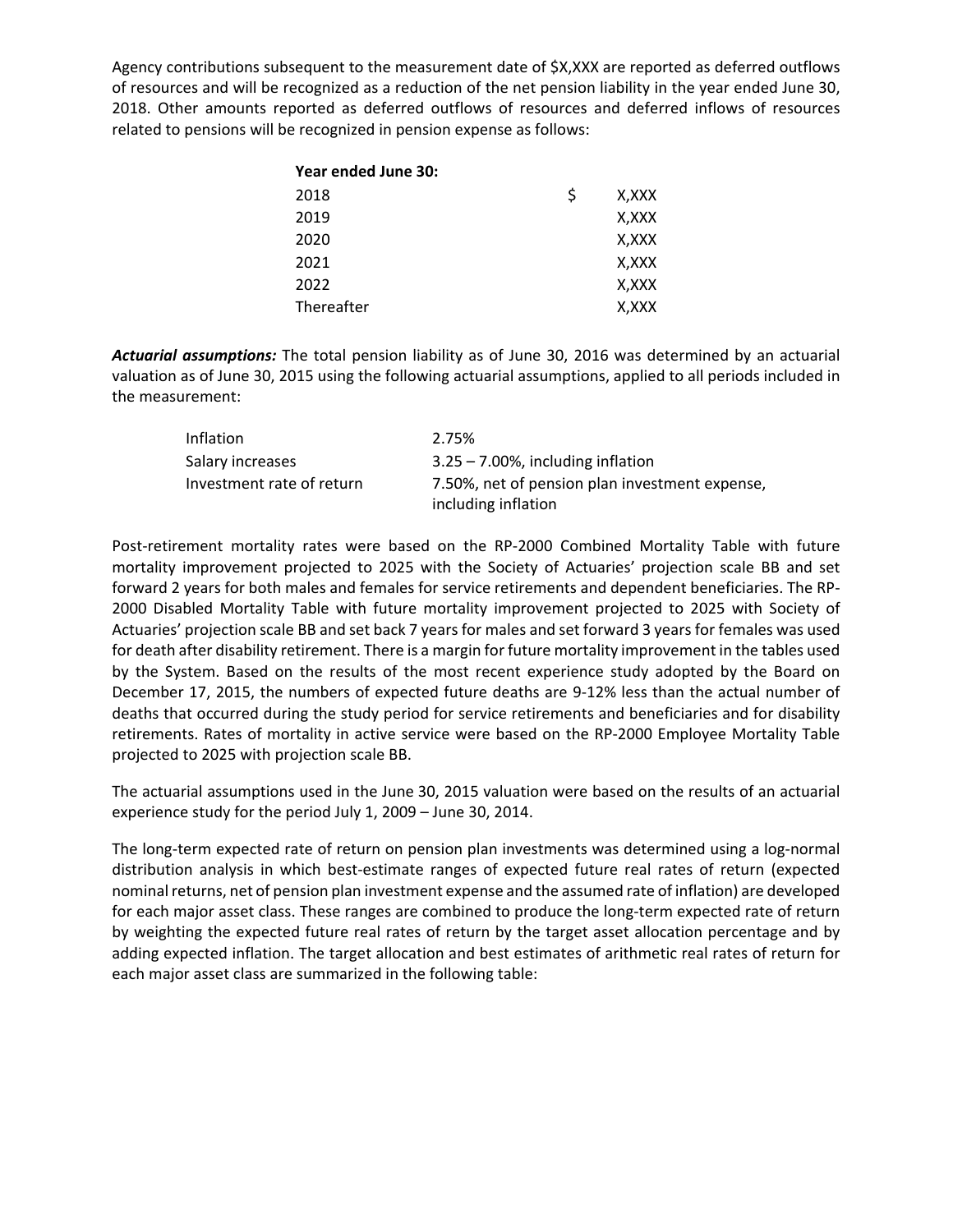| Asset class                             | <b>Target</b><br>allocation | Long-term<br>expected real<br>rate of return* |
|-----------------------------------------|-----------------------------|-----------------------------------------------|
| Fixed income                            | 30.00%                      | $(0.50)$ %                                    |
| Domestic large equities                 | 37.20                       | 9.00                                          |
| Domestic mid equities                   | 3.40                        | 12.00                                         |
| Domestic small equities                 | 1.40                        | 13.50                                         |
| International developed market equities | 17.80                       | 8.00                                          |
| International emerging market equities  | 5.20                        | 12.00                                         |
| Alternatives                            | 5.00                        | 10.50                                         |
| Total                                   | 100.00%                     |                                               |

\* Rates shown are net of the 2.75% assumed rate of inflation

*Discount rate:* The discount rate used to measure the total pension liability was 7.50 %. The projection of cash flows used to determine the discount rate assumed that plan member contributions will be made at the current contribution rate and that employer and State of Georgia contributions will be made at rates equal to the difference between actuarially determined contribution rates and the member rate. Based on those assumptions, the pension plan's fiduciary net position was projected to be available to make all projected future benefit payments of current plan members. Therefore, the long-term expected rate of return on pension plan investments was applied to all periods of projected benefit payments to determine the total pension liability.

*Sensitivity of the Agency's proportionate share of the net pension liability to changes in the discount rate:* The following presents the Agency's proportionate share of the net pension liability calculated using the discount rate of 7.50 %, as well as what the Agency's proportionate share of the net pension liability would be if it were calculated using a discount rate that is 1-percentage-point lower (6.50 %) or 1percentage‐point higher (8.50 %) than the current rate:

|                                       | 1%                         | Current                  | 1%                         |
|---------------------------------------|----------------------------|--------------------------|----------------------------|
|                                       | <b>Decrease</b><br>(6.50%) | discount rate<br>(7.50%) | <b>Increase</b><br>(8.50%) |
| Employer's proportionate share of the |                            |                          |                            |
| net pension liability                 | XXX,XXX \$                 | XXX,XXX \$               | XXX.XXX                    |

*Pension plan fiduciary net position:* Detailed information about the pension plan's fiduciary net position is available in the separately issued ERS financial report which is publically available at www.ers.ga.gov/formspubs/formspubs.

# **Payables to the pension plan**

*[If the Agency reported payables to the defined benefit pension plan, it should disclose information required by paragraph 122 of Statement 68.]*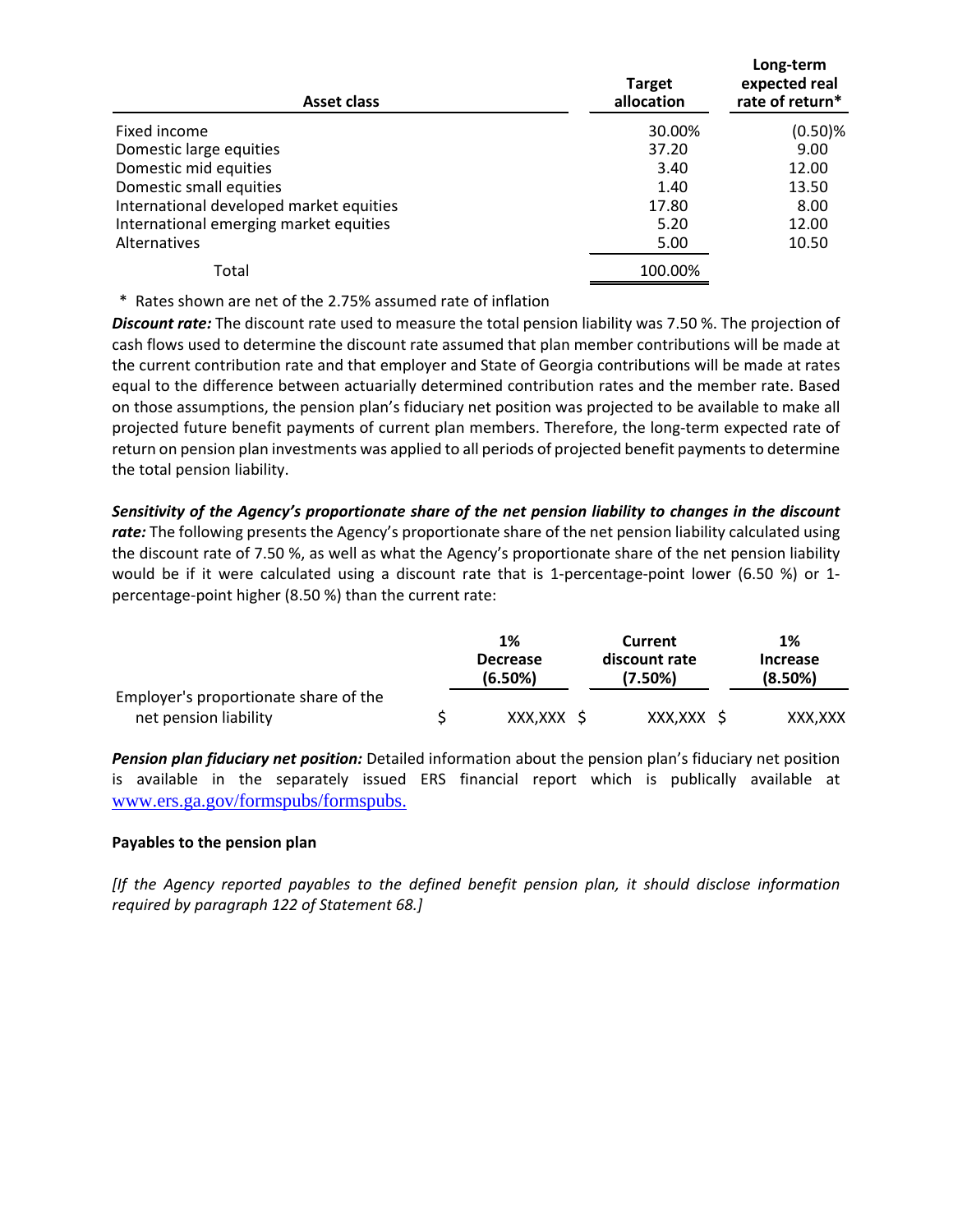# **ERS Employer Agency Required Supplementary Information Schedule of Proportionate Share of the Net Pension Liability Employees' Retirement System For the Year Ended June 30**

(Dollar amounts in thousands)

|                                                                                                              | 2017         | 2016     | 2015     |
|--------------------------------------------------------------------------------------------------------------|--------------|----------|----------|
|                                                                                                              |              |          |          |
| Agency's proportion of the net pension liability                                                             | X.XXX%       | X.XXX%   | X.XXX%   |
| Agency's proportionate share of the net pension                                                              |              |          |          |
| liability                                                                                                    | \$<br>XX,XXX | XX,XXX   | XX, XXX  |
| Agency's covered-employee payroll                                                                            | \$<br>XX,XXX | XX,XXX   | XX,XXX   |
| Agency's proportionate share of the net pension<br>liability as a percentage of its covered-employee payroll | X.XX%        | $X.XX\%$ | $X.XX\%$ |
| Plan fiduciary net position as a percentage of the total<br>pension liability                                | 72.34%       | 76.20%   | 77.99%   |

Note: Schedule is intended to show information for the last 10 fiscal years. Additional years will be *displayed as they become available.*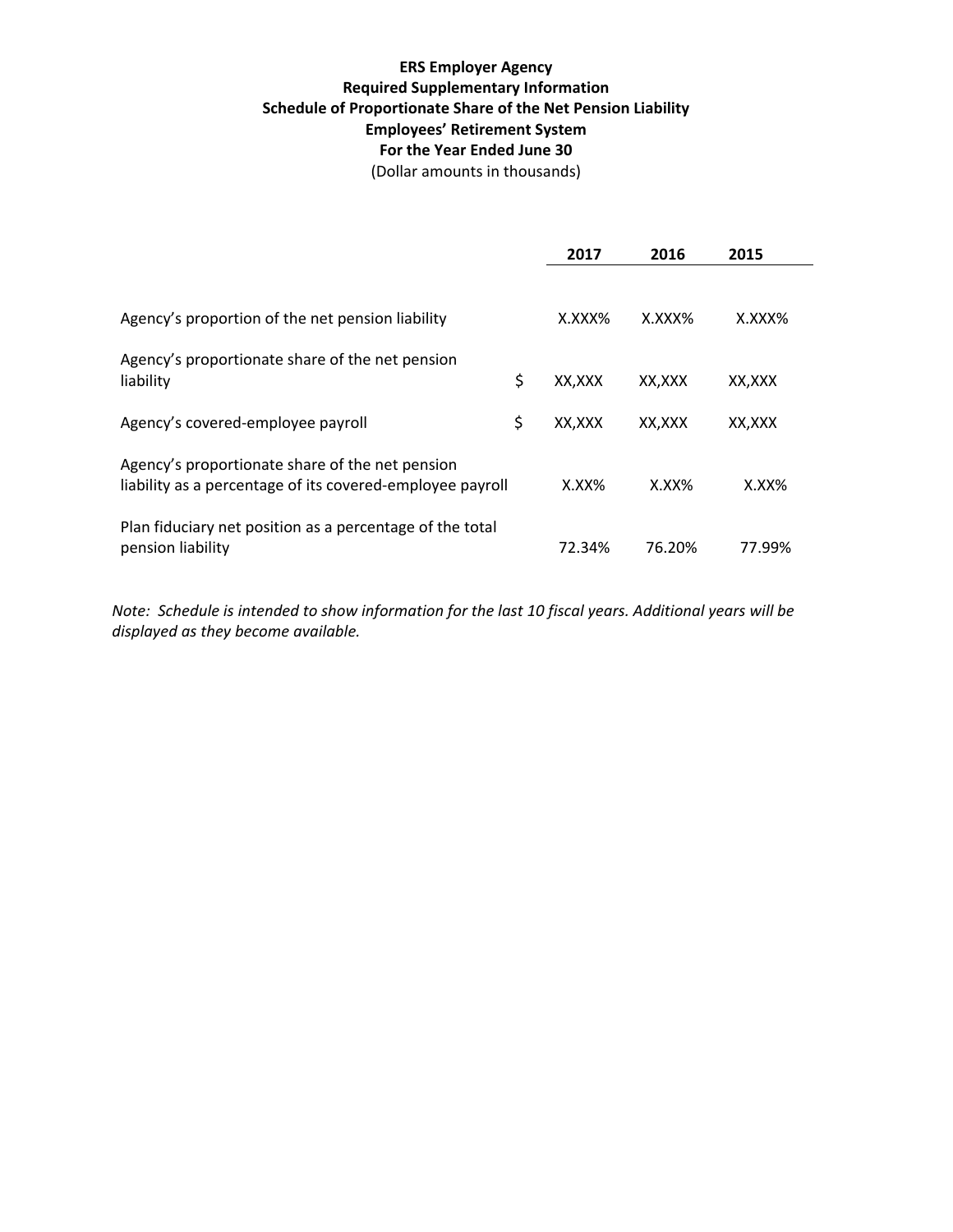ERS Employer Agency<br>Required Supplementary Information<br>Schedule of Contributions<br>Employees' Retirement System<br>For the Year Ended June 30<br>(Dollar amounts in thousands) **Required Supplementary Information Employees' Retirement System (Dollar amounts in thousands) For the Year Ended June 30 Schedule of Contributions ERS Employer Agency**

|                                                                            |    | 2017        | 2016     | 2015     | 2014     | 2013    | 2012     | 2011   | 2010   | 2009     | 2008     |
|----------------------------------------------------------------------------|----|-------------|----------|----------|----------|---------|----------|--------|--------|----------|----------|
|                                                                            |    |             |          |          |          |         |          |        |        |          |          |
| Contractually required<br>contribution                                     | s, | XX, XXX     | XX,XXX   | XX,XXX   | XX, XXX  | XX, XXX | XX, XXX  | XX,XXX | XX,XXX | XX, XXX  | XX, XXX  |
| Contributions in relation to the<br>contractually required<br>contribution |    | XX,XXX      | XX,XXX   | XX,XXX   | XX, XXX  | XX, XXX | XX, XXX  | XX,XXX | XX,XXX | XX, XXX  | XX, XXX  |
| Contribution deficiency (excess)                                           |    | $5$ XX, XXX | XX,XXX   | XX,XXX   | XX, XXX  | XX, XXX | XX,XXX   | XX,XXX | XX,XXX | XX, XXX  | XX, XXX  |
| Agency's covered-employee<br>payroll                                       | n  | XX, XXX     | XX,XXX   | XX,XXX   | XX, XXX  | XX, XXX | XX, XXX  | XX,XXX | XX,XXX | XX, XXX  | xxx,xxx  |
| Contributions as a percentage<br>of covered-employee payroll               |    | $X.XX\%$    | $X.XX\%$ | $X.XX\%$ | $X.XX\%$ | X.XX%   | $X.XX\%$ | X.XX%  | X.XX%  | $X.XX\%$ | $X.XX\%$ |